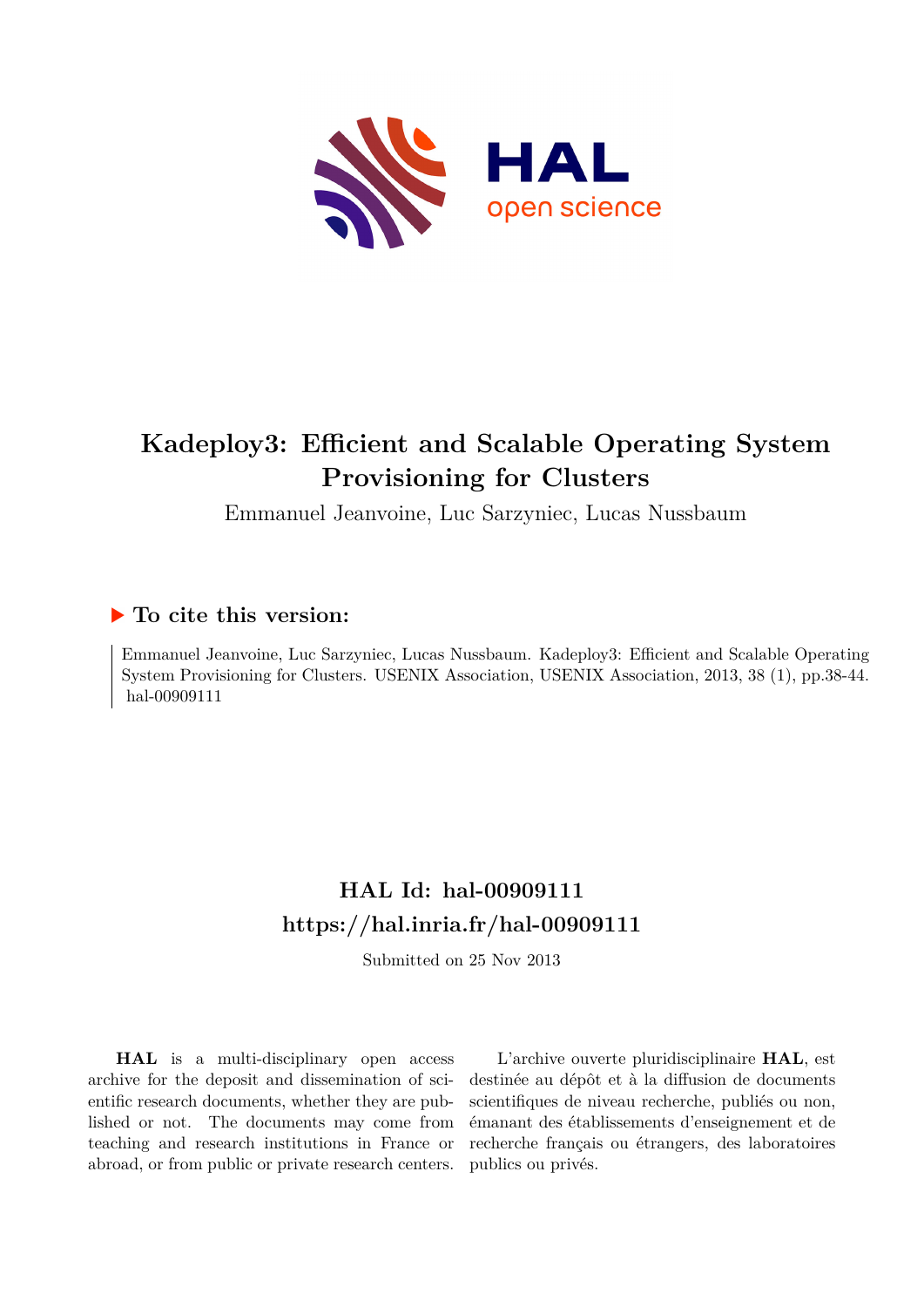# Kadeploy3: Efficient and Scalable Operating System Provisioning for Clusters

Emmanuel Jeanvoine, Luc Sarzyniec, Lucas Nussbaum

AlGorille team (Inria Nancy Grand Est – LORIA)

Installing an operating system can be very tedious when it must be reproduced on several computers, for instance, on large scale clusters. Since it is not realistic to install the nodes independently, disk cloning or imaging with tools such as Clonezilla[1], Rocks [5], SystemImager [6] or xCAT [8] is a common approach. In that case the administrator must keep updated only one node (sometimes called golden node), that will be replicated to other nodes. This article presents Kadeploy3, a tool designed to perform operating system provisioning using disk imaging and cloning. Thanks to its efficiency, scalability, and reliability, it is particularly suited for large scale clusters.

### 1 A Reliable Deployment Process with Kadeploy3

Kadeploy3 belongs to the family of the disk imaging and cloning tools. It takes as input an archive containing the operating system to deploy, called an environment, and copies it on the target nodes. As a consequence, Kadeploy3 does not install an operating system following a classical installation procedure and the user has to provide an archive of the environment (as a tarball, for Linux environments).

Kadeploy3 does not directly take control of the nodes since it would require some specific and uncommon hardware support. Instead, it uses common network boot capabilities based on the PXE protocol [4] and it manages the associated PXE profiles.

Using such a mechanism, combined to the capability to dynamically update the PXE profiles of the nodes and with the capability to reboot the nodes in a reliable way thanks to out-of-band control interfaces (Baseboard Management Controller, Remote Supervisor Adapter) or the power distribution unit's capabilities, it is possible to take the control of the nodes and to specify what they are booting.

As shown in figure 1, a typical deployment with Kadeploy3 is composed of three major steps, called macro steps.

- 1. Minimal environment setup: the nodes reboot into a trusted minimal environment that contains all the tools required for the deployment (partitioning tools, archive management, ...) and the required partitioning is performed.
- 2. Environment installation: the environment is broadcast to all nodes and extracted on the disks. Some post-installations operations can also be performed.
- 3. Reboot on the deployed environment.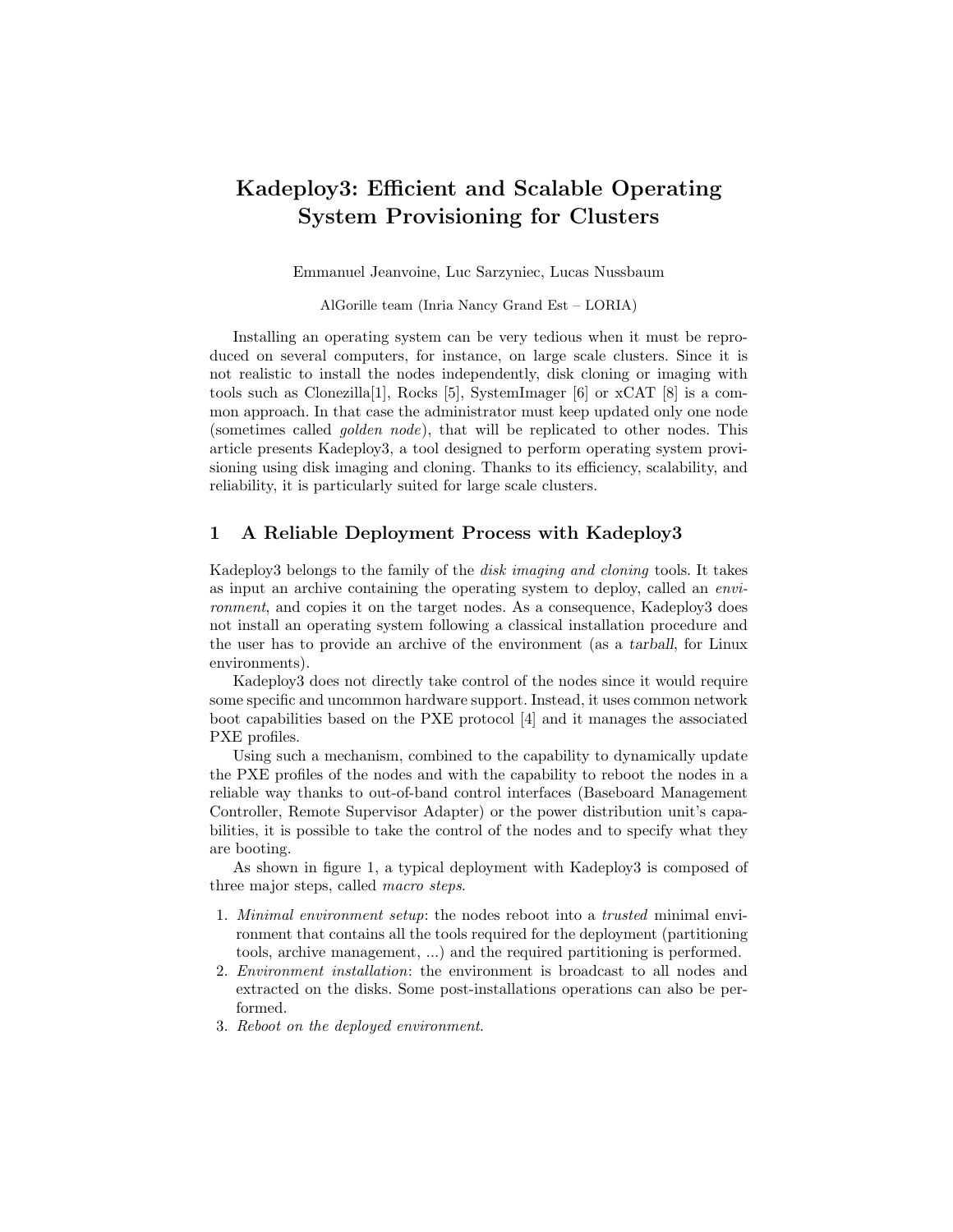

Fig. 1. Kadeploy deployment process, composed of three macro-steps

Each macro step can be executed via several different mechanisms to optimize the deployment process depending upon required parameters and the specific infrastructure. For instance, the Reboot on the deployed environment step can perform a traditional reboot or it might instead rely on a call to kexec(8) for a shorter reboot.

Reconfiguring a set of nodes involves several low-level operations that can lead to failures for various reasons, e.g., temporary loss of network connectivity, reboot taking longer than planned, etc. Kadeploy3 reliability is achieved thanks to two ways. First the deployment process has a powerful error management and second, critical reboot operations required for the node control are based on reboot commands escalation in order to be able to take control of the nodes in any situation.

#### 1.1 Reliability of the Deployment

Kadeploy3 is designed to detect failures as quickly as possible and improve deployment reliability by providing a macro step replay mechanism on the nodes of interest. To illustrate that, let's consider the last deployment macro step that aims at rebooting on the deployed environment. Kadeploy3 implements, among others, the following strategies:

- 1. directly load the kernel inside the deployed environment thanks to kexec;
- 2. perform a hard reboot using an out-of-band management hardware without checking the state of node.

Thus it is possible to describe strategies such as: try to launch the first strategy; then if some nodes fail, try to launch the second strategy several time if required.

Since all the steps involved in the deployment process rely on system calls (hard disk operations, network communications, specific hardware management), a special attention has been paid to the error handling. Thus, Kadeploy3 collects the result of every operation (exit status, stdout, stderr), even when it is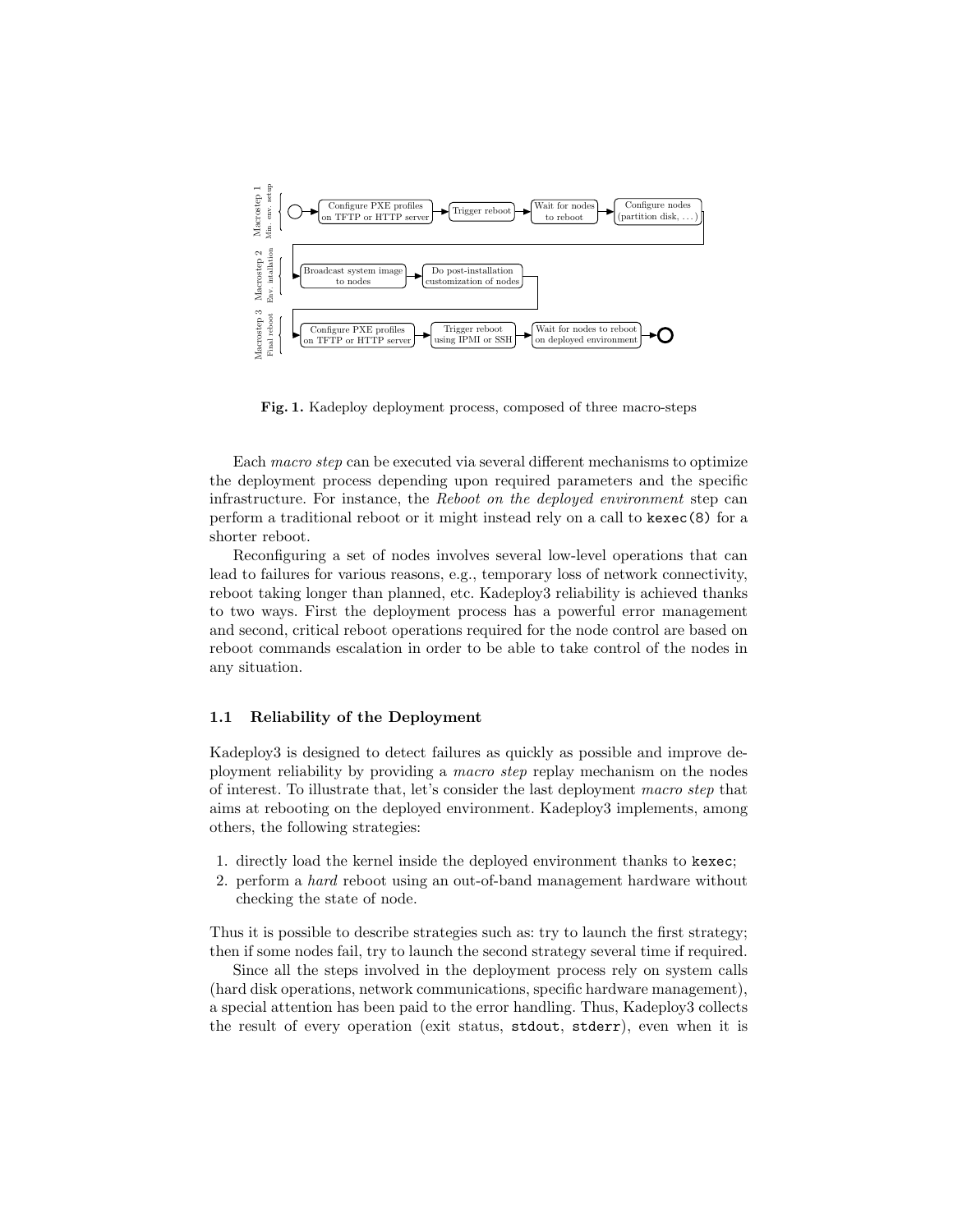performed on remote nodes. As a consequence, some steps can be replayed on nodes where a problem occurs..

Furthermore, some operations are likely to last too long (e.g., network boot, file-system creation, etc). Kadeploy3 also provides administrators with the capability to define specific timeouts for some operations in order to adapt the deployment process to the infrastructure. That allows to identify some problems quickly and to replay some operations on the related nodes.

#### 1.2 Reliability of Reboot Operations

Since reboot operations are essential to control the cluster nodes, and ultimately the entire deployment process itself, they must behave correctly and reliably. Several methods can be used to reboot a nodes, for instance:

- 1. direct execution of the /sbin/reboot command;
- 2. use the capability of out-of-band management hardware with protocols such as IPMI. Various kinds of reboot can be executed: reset, power cycle, etc;
- 3. use the power management capability of the power distribution unit (PDU).

Performing a /sbin/reboot is the best solution with regards to speed and cleanliness. But it may not be an option if the target node is unreachable via inband methods such as SSH (e.g., the node is already down, the OS has crashed, an unfriendly operating system is installed, etc). In this scenario, we would use IPMI-like features if available. Also, it might be better for speed to perform a reset rather than a power cycle since it bypasses the power on self test, but sometimes this is not sufficient. Finally, if onboard management hardware is unreachable, we may be required to use the capabilities of a remotely manageable PDU.

Kadeploy3 provides administrators with a way to specify several levels of commands in order to perform escalation if required. This allows them to perform highly reliable deployments if the clusters have the appropriate hardware. Unfortunately, depending on the methods chosen, reboot escalation comes at a cost and a balance must be struck between desired reliability and the time to deployment.

# 2 Scalability

In addition to have a reliable node control mechanism, deploying large scale clusters in a reasonable time require to be able to execute efficiently several commands and to send large files on a large number of nodes.

#### 2.1 Parallel commands

The deployment workflow contains several operations that reduce to executing a command on a large set of nodes.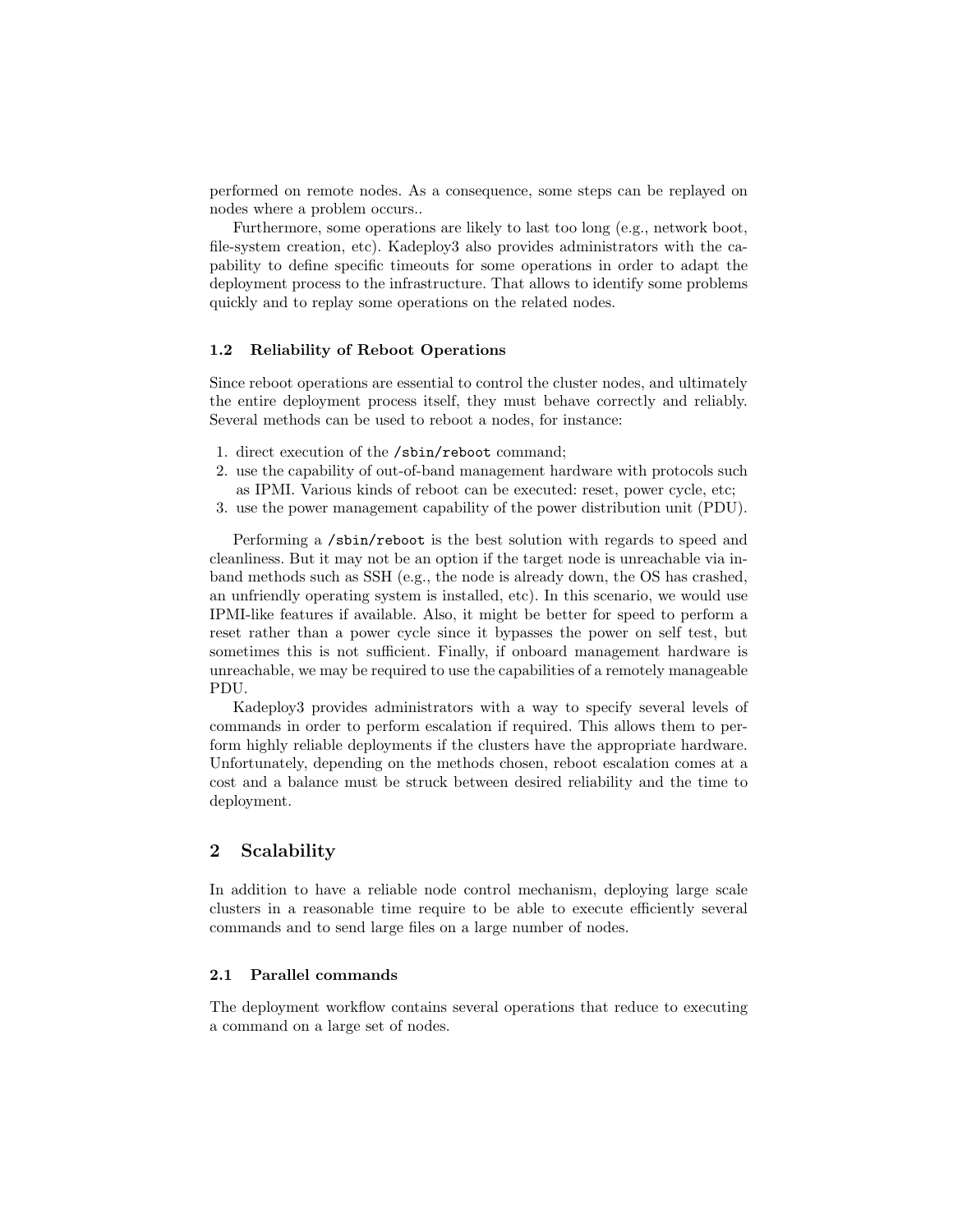Thanks to SSH, one can execute commands remotely and retrieve their outputs. Launching SSH commands on a large number of nodes in sequence does not scale at all. Furthermore, launching all commands simultaneously can impose an extreme load on the server and can saturate all of its file descriptors.

Several tools have been built to overcome these limitations. For instance, Pdsh [3] and ClusterShell [2] are designed to execute SSH commands on many nodes in parallel. Both tools use windowed execution to limit the number of concurrent SSH commands and both also allow retrieval of command outputs on each node.

We choose to leverage TakTuk [9] as our mechanism for parallel command execution and reporting. TakTuk is based upon a model of hierarchical connection. This allows it to distribute the execution load on all the nodes in a tree and to perform commands with low latency. Using such a hierarchical mechanism would normally require the tool to be installed on all nodes. Fortunately, TakTuk includes a convenient auto-propagation feature that assures the tool's existence on all necessary nodes. The tool also uses an adaptive work-stealing algorithm to improve performance, even on heterogeneous infrastructures.

#### 2.2 File broadcast

The broadcast of the system image to all nodes is a critical part of the deployment. In cluster environments where the most important network for applications is using Infiniband or Myrinet, the Ethernet network is often composed of a hierarchy of switches (e.g., one switch per rack) that is hard to leverage for a high-performance broadcast. File distribution to a large number of nodes via any sequential push or pull method is not scalable. Kadeploy3 provides system administrators with three scalable file distribution approaches during the Environment installation macro step to minimize deployment time.

With tree-based broadcast, a file is sent from the server to a subset of nodes, which in turn send the file to other subsets until all the nodes have received. The size of the subsets, called tree arity, can be specified in the configuration. A large arity can reduce the latency to reach all nodes but transfer times might increase because global bandwidth is equal to the bandwidth of a network link divided by the tree arity. The opposite effect occurs when the arity is small. In general, this broadcast method does not maximize bandwidth and should be used primarily for the distribution of small files. This method is also inefficient when used in hierarchical networks. We implement tree-based broadcast using TakTuk.

Chain-based broadcast facilitates the transfer of files with high bandwidth. A classical chain-based broadcast suffers from the establishment time of the chain in large scale clusters. Indeed, since each node must connect to the next node in the chain (usually via SSH), a sequential initialization would drastically increase the entire broadcast period. Thus we perform the initialization of the chain with a tree-based parallel command. This kind of broadcast is near-optimal in a hierarchical network if the chain is well ordered since, as shown in Figure 2, all the full-duplex network links can be saturated in both directions, and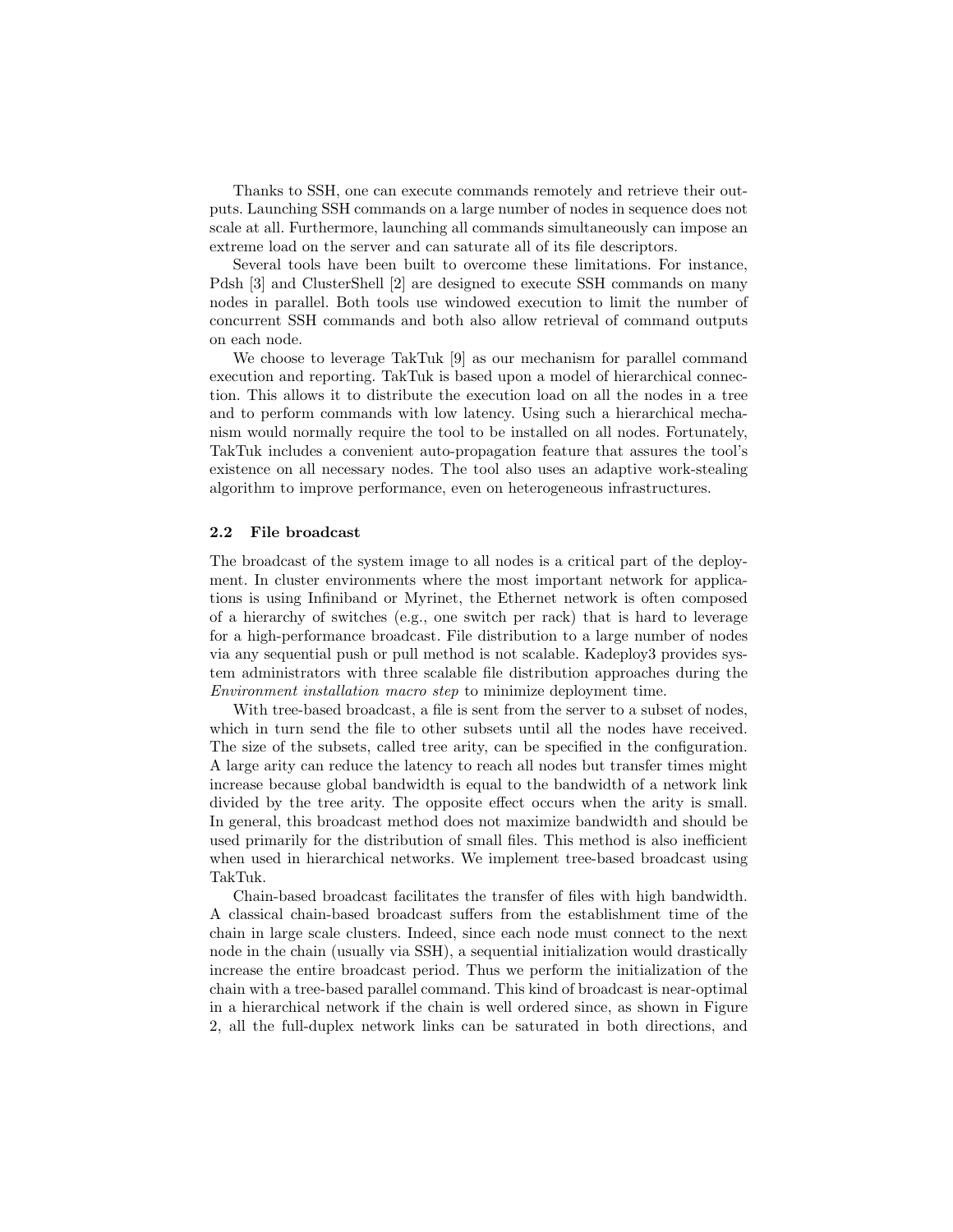

Fig. 2. Topology-aware chained broadcast. Data is pipelined between all nodes. When correctly ordered, this ensures that inter-switches links are only used once in both directions.

the performance bottleneck becomes the backplane bandwidth of the network switches. For this method, we implement chain initialization using TakTuk and perform transfers using other custom mechanisms.

BitTorrent-based broadcast is able to send files at large scale without making any assumptions about the quality of the network. Furthermore, BitTorrent is able to efficiently handle churn, an important property in large scale systems like petascale and future exascale clusters. Currently, our experiments show that there are two scenarios in which the performance of this broadcast method is inferior to the other methods. The first pathological case is one in which we are broadcasting on a small-scale cluster with a high-speed network, and the second is one in which we are broadcasting small files. In both cases, BitTorrent exhibits high latency and the overhead of the protocol dominates the time to broadcast. The large number of established connections between nodes induced by the protocol can lead to bottlenecks depending on the network topology.

In a default configuration, Kadeploy3 uses tree-based broadcast for the files used in the deployment process (e.g., disk partition map) and chain-based method for the environment broadcast which is usually a large file. However, this behavior can be modified in the configuration.

# 3 Other advanced features

In addition to being reliable and scalable, Kadeploy has many useful features.

#### Multi-cluster support

Kadeploy3 can be configured to manage several clusters at the same time, through a hierarchical set of YAML configuration files. In a Grid-like environment, it is also possible to initiate and control deployments on several Kadeploy servers from a unique Kadeploy client.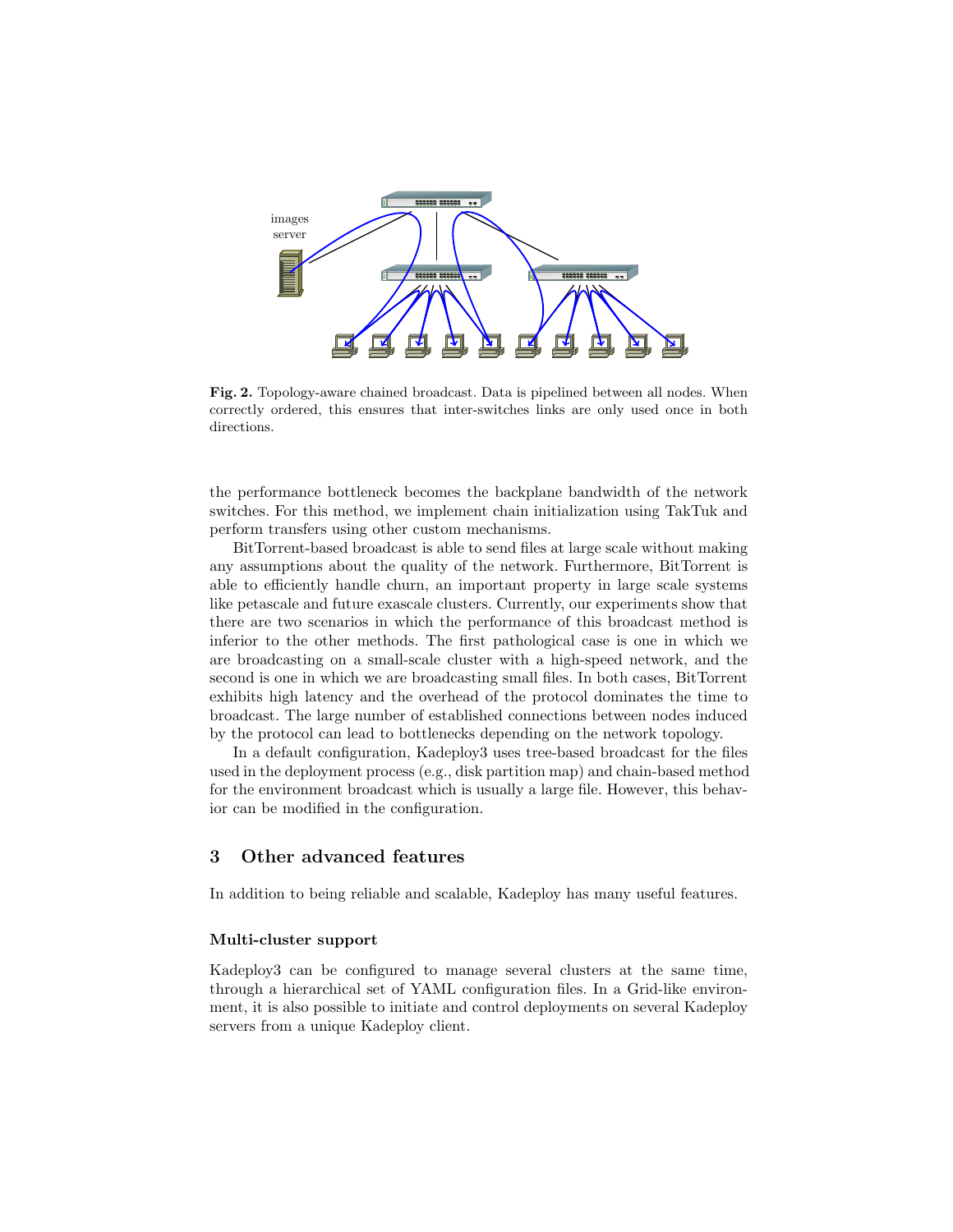#### Hardware and software compatibility

Kadeploy3 does not generally rely on vendor-specific mechanisms. Vendor-specific remote control systems used to trigger nodes reboots can be easily used, even if they do not support the IPMI protocol.

Environments can be stored either as tarballs (for Linux environments) or as raw partitions, which enables the deployment of Windows or BSD-based systems.

#### Rights management and environments library

Kadeploy3 can be used to provide users with a Cloud-like experience with baremetal system reservation. It can integrate with a cluster batch scheduler used to manage reservations, to delegate system deployment rights to specific users for the duration of a job. Kadeploy3 can also manage a set of environments and their visibility (public, private) in order to provide default environments, on which users can base their work to create and register custom environments.

#### Statistics collection

It is often hard to identify defunct nodes in a cluster, especially when failures are transient. Kadeploy3 integrates a statistics collection mechanism that enables the detection of nodes that often fail during the deployment process.

## 4 Performance Evaluation

#### 4.1 Grid'5000 experimental testbed

Kadeploy3 has been used intensively on the Grid'5000 testbed (http://www. grid5000.fr) since the end of 2009 (and previous versions of Kadeploy were used since 2004). In that time, approximately 620 different users have performed 117,000 deployments. On average each deployment has involved 10.3 nodes. The largest deployment involved 496 nodes. To our knowledge, the deployed operating systems are mostly based on Linux (all flavors) with a sprinkling of FreeBSD. Although the Grid'5000 use case does not exercise all the goals targeted by Kadeploy3 (e.g., scalability), it shows the tool's adequacy with regard to most characteristics, such as reliability.

#### 4.2 Curie Petascale Supercomputer

We had the opportunity to evaluate Kadeploy3 on the Curie[7] supercomputer owned by GENCI (http://www.genci.fr/) and operated by CEA (http:// www.cea.fr). 2088 nodes were available to perform the test and the goal was to deploy the production environment. After a single administrative cycle, 2015 nodes where successfully deployed. This prove the efficiency and the reliability of Kadeploy3 in a large scale production infrastructure.